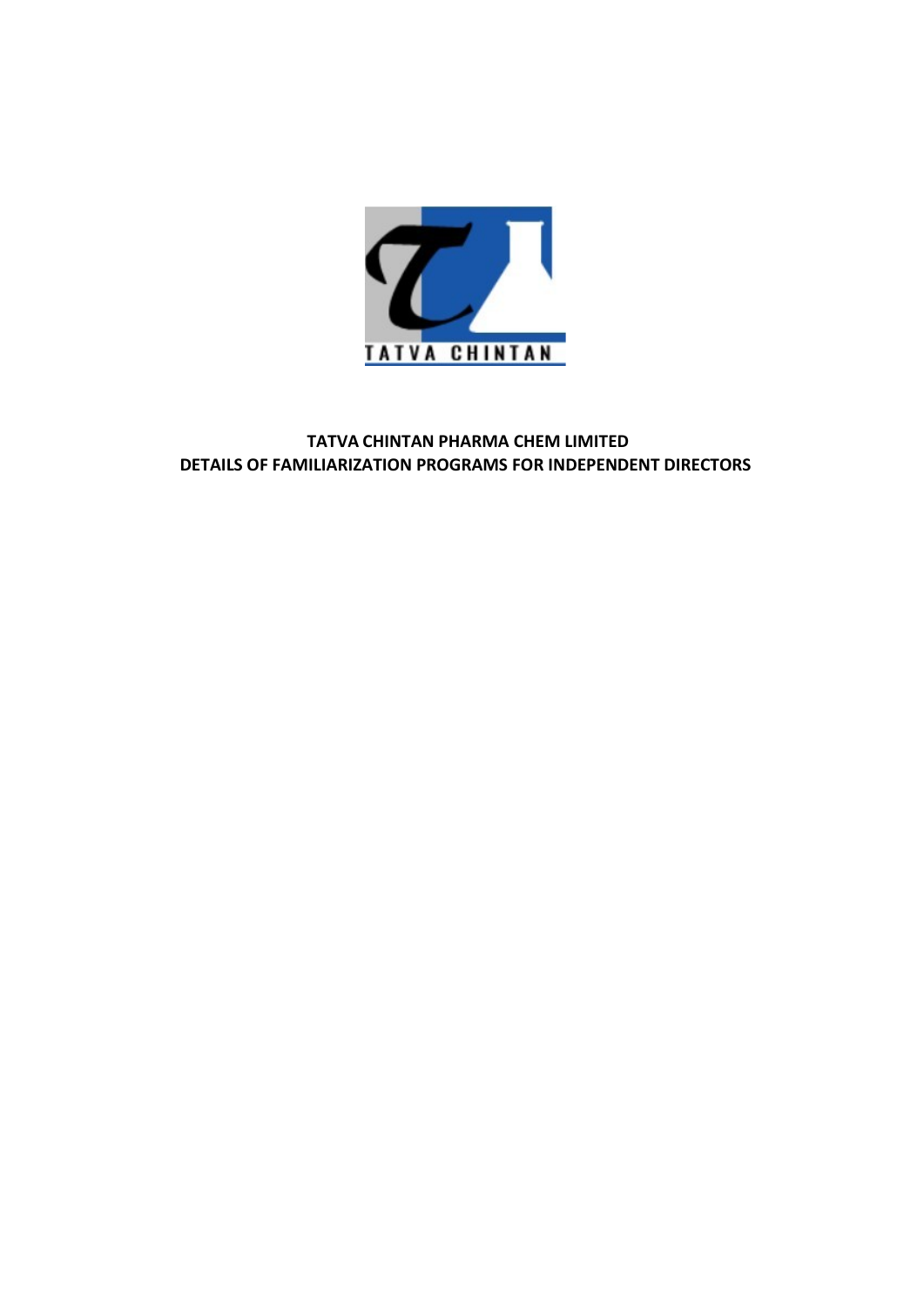**Details of Familiarization Programs for Independent Directors**<br>The State Company are aware and are also updated as and when required,<br>The proposibilities & liabilities. The Company holds Board meetings at its<br>office and a **Details of Familiarization Programs for Independent Directors**<br>The Directors' of the Company are aware and are also updated as and when required,<br>of their role, responsibilities & liabilities. The Company holds Board meet **Details of Familiarization Programs for Independent Directors**<br>
The Directors' of the Company are aware and are also updated as and when required,<br>
of their role, responsibilities & liabilities. The Company holds Board me **Details of Familiarization Programs for Independent Directors**<br>
The Directors' of the Company are aware and are also updated as and when required,<br>
of their role, responsibilities & liabilities. The Company holds Board me operates.

**Details of Familiarization Programs for Independent Directors**<br>The Directors' of the Company are aware and are also updated as and when required,<br>of their role, responsibilities & liabilities. The Company holds Board meet **Details of Familiarization Programs for Independent Directors**<br>The Directors' of the Company are aware and are also updated as and when required,<br>of their role, responsibilities & liabilities. The Company holds Board meet **Details of Familiarization Programs for Independent Directors**<br>
The Directors' of the Company are aware and are also updated as and when required,<br>
of their role, responsibilities & liabilities. The Company holds Board me **Details of Familiarization Programs for Independent Directors**<br>The Directors' of the Company are aware and are also updated as and when required,<br>of their role, responsibilities & liabilities. The Company holds Board meet **Details of Familiarization Programs for Independent Directors**<br>The Directors' of the Company are aware and are also updated as and when required,<br>of their role, responsibilities. & liabilities. The Company holds Board mee **Details of Familiarization Programs for Independent Directors**<br>The Directors' of the Company are aware and are also updated as and when required,<br>of their role, responsibilities & liabilities. The Company holds Board meet **Details of Familiarization Programs for Independent Directors**<br>The Directors' of the Company are aware and are also updated as and when required,<br>of their role, responsibilities & liabilities. The Company holds Board meet **Details of Familiarization Programs for Independent Directors**<br>The Directors' of the Company are aware and are also updated as and when required,<br>of their role, responsibilities & liabilities. The Company holds Board meet

Company.